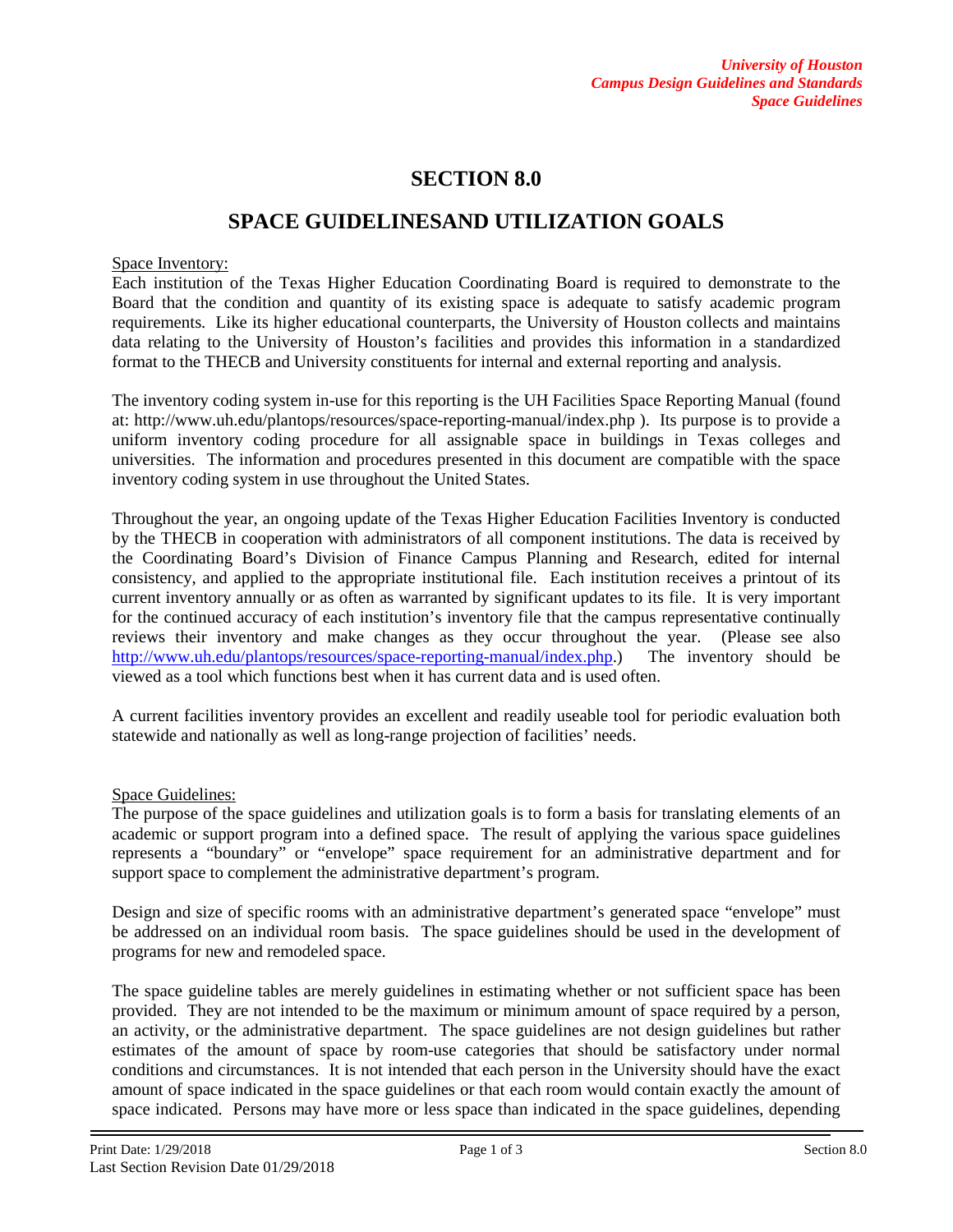upon individual needs. Room space may be larger or smaller than indicated in the space guideline tables, depending upon how the room is used, the equipment that may be required, or the function intended.

The guidelines do not establish entitlements of facilities at each institution. Instead, they establish a reasonable amount of space necessary to accommodate the programs conducted at each institution. The space guidelines do not address the quality of the space or whether existing space is satisfactory for the function involved. These aspects must be addressed separately.

These guidelines are intended to serve as a guide for programming space to satisfy the overall total space requirements of System universities and may not be used necessarily as design guidelines for room sizes for renovation or construction projects. These guidelines address the requirements for satisfying the System's primary educational mission and do not include the requirements for grants and community support. Satisfying temporary shortfalls should be accomplished by leasing or other means short of planning new facilities. Factors used in the computations must be contained in the State System's official database, or verifiable from the institution's records.

The Texas Higher Education Coordinating Board Comprehensive Planning program is designed around a series of computerized data and information accrual systems. The data used in the computations must be contained in the State System's official database, or verifiable from the institution's annual reports.

### Space Factors:

The THECB publishes a "five-factor academic space projection model *[which]* predicts the educational and general (E&G) space required for a public university, technical college, or state college to fulfill its missions of teaching, research, and public service." The model can be found at: <http://www.thecb.state.tx.us/reports/PDF/1215.PDF?CFID=6019779&CFTOKEN=29199278>

Caution should be exercised in applying space factors and interpreting the results of space use analysis. A clear understanding of what space factor analysis can and cannot do is essential.

The following points should be emphasized in using the space guidelines:

- The validity of applying space factors in capital planning is suspect if space factors have not been consistently applied in the assessment of current space utilization.
- Space factor analysis establishes boundaries or parameters within which the architect, designer or space manager must function. Space factors are not design tools.
- In developing a set of space guidelines and standards, do not feel compelled to automatically reduce everything to numbers. Size of equipment to be housed, expected usage, and the importance of the role these rooms will serve, as determined by the administrative units, may be more appropriate planning parameters.
- Existing databases should be considered when developing specific space factors. For example, if the space inventory doesn't accurately reflect actual space, one must decide to either: 1) modify the inventory, or 2) modify the way the space factor is developed.
- When comparing the results of applied space standards to actual space, consideration must be given to existing conditions. Examples of this would be an existing office of 135 square feet used by a faculty member in which the space guidelines allows 120 square feet or library stack space